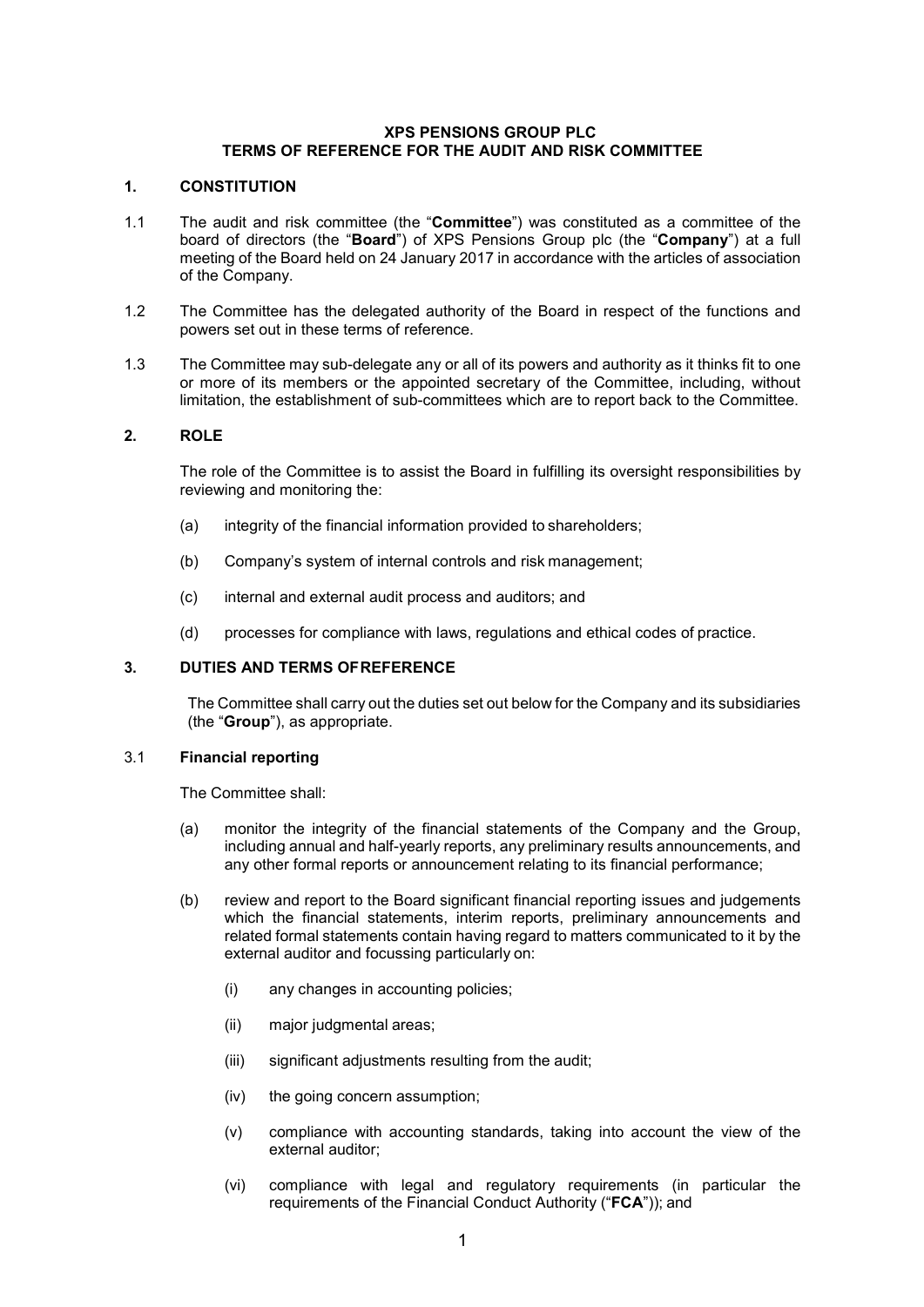(vii) business review and corporate governance statements relating to audit and risk management,

provided that such monitoring and review is not inconsistent with any requirement for prompt reporting under the FCA's Listing Rules, Prospectus Regulation Rules and Disclosure Guidance and Transparency Rules sourcebook;

- (c) review and challenge where necessary:
	- (i) the consistency, quality and appropriateness of the accounting policies, including any changes to accounting policies both on a year on year basis and across the Company and the Group;
	- (ii) the methods used to account for significant or unusual transactions where different approaches are possible;
	- (iii) whether the Company has adopted appropriate accounting standards and made appropriate estimates and judgements, taking into account the external auditor's views;
	- (iv) the clarity and completeness of financial reporting disclosures, any changes to those disclosures, and the context in which those disclosures are made, including the review of any correspondence between the Company and the external auditor;
	- (v) the methods used to account for significant or unusual transactions (including any off balance sheet arrangements) where different approaches are possible;
	- (vi) any legal matters which have a significant impact on financial reporting;
	- (vii) significant adjustments resulting from the external audit; and
	- (viii) the assumptions or qualifications in support of the going concern statement (including any material uncertainties as to the Company's ability to continue as a going concern over a period of at least twelve months from the date of approval of the financial statements) and the longer term viability statement (including an assessment of the prospects of the Company and the Group looking forward over an appropriate and justified period);
- (d) monitor compliance with financial reporting standards and any recognised investment exchange and other financial and governance reporting requirements (insofar as it relates to audit and risk management);
- (e) review all material information presented with the financial statements, including the strategic report and the corporate governance statements, insofar as it relates to audit and risk management;
- (f) where applicable review the disclosures in the annual report concerning the Group's pension funds if not reviewed by the Board as a whole; and
- (g) where the Committee is not satisfied with any aspect of the proposed financial reporting by the Company, report its views to the Board.

# 3.2 **Narrative reporting**

Where requested by the Board, the Committee shall review the content of the annual report and accounts and advise the Board on whether, taken as a whole, it is fair, balanced and understandable and provides the information necessary for shareholders to assess the Company's performance, business model and strategy and whether it informs the Board's statement in the annual report on these matters that is required under the Code.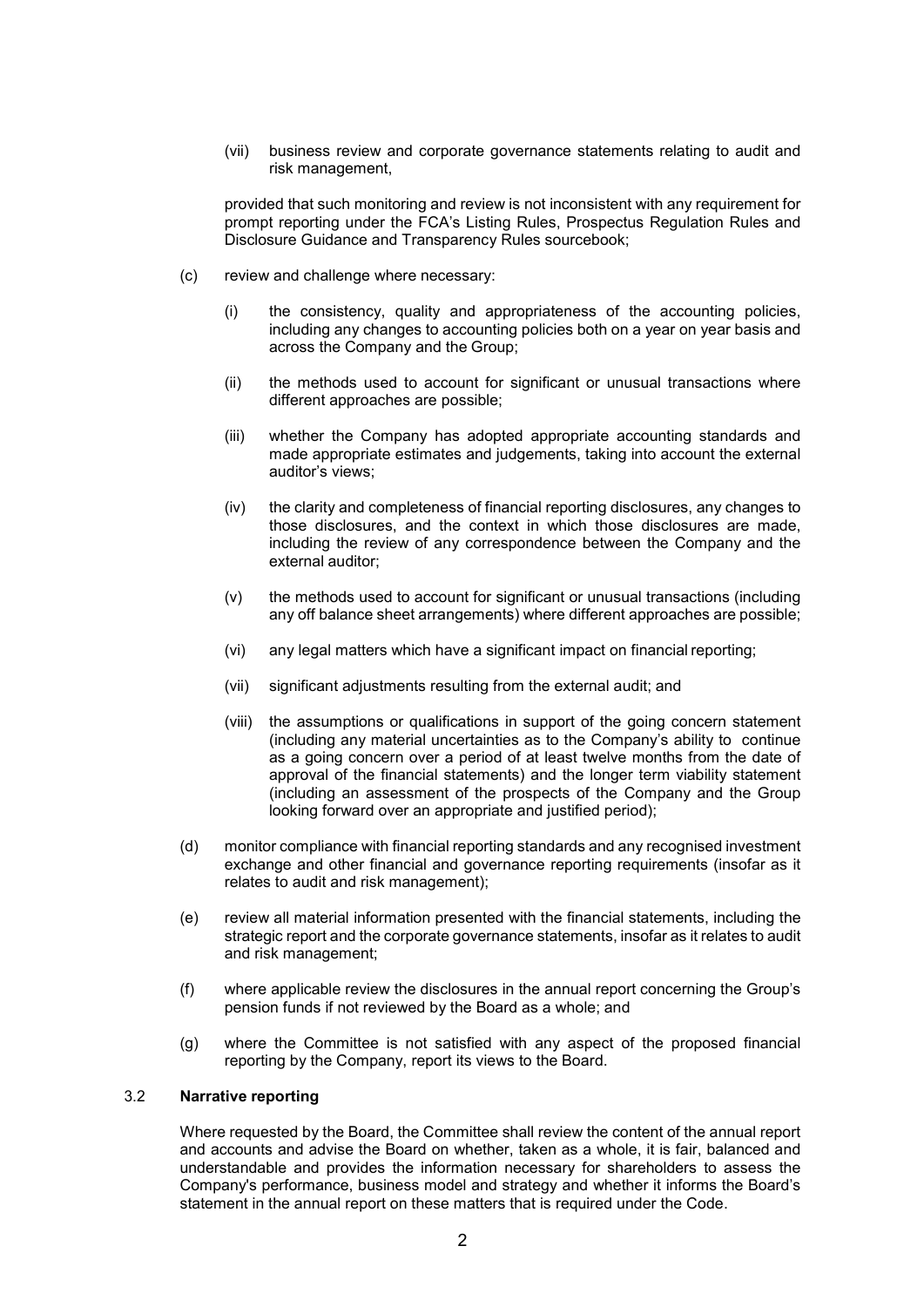## 3.3 **Risk management systems and internal controls**

The Committee shall:

## (a) **Risk management and internal controls**

- (i) on behalf of the Board (which retains overall responsibility for risk management), review and monitor the Company's risk management system and carry out a review of its effectiveness, and review and approve the statements to be included in the annual report concerning risk management, including the assessment of the principal risks and emerging risks facing the Company;
- (ii) on behalf of the Board, ensure that a robust assessment of the principal risks facing the Company has been undertaken (including those risks that would threaten its business model, future performance, solvency or liquidity) and provide advice on the management and mitigation of those risks;
- (iii) oversee and advise the Board on the Company's and the Group's current risk exposure and future risk strategy and consider how the remuneration of executives shapes their view of risk;
- (iv) oversee and challenge the design and execution of stress and scenario testing of the Group's business and strategic plans and receive reports on the outcomes that explain the resultant impact on the adequacy of its economic and regulatory capital requirements;
- (v) oversee and challenge due diligence on risk issues relating to material transactions and strategic proposals that are subject to approval by the Board, focusing in particular on risk aspects and implications for the risk appetite and tolerance of the Company, and taking independent external advice where appropriate and available;
- (vi) review on behalf of the Board the capital adequacy of the Group to fulfil its regulatory obligations;
- (vii) review and monitor management's responsiveness to the findings and recommendations of the Head of Compliance;
- (viii) review the Company's internal financial controls and internal control systems and carry out a review of its effectiveness and approve the statement to be included in the annual report concerning internal control, risk management, including the assessment of principal risks and emerging risks, and the viability statement;
- (ix) review the appropriateness of the Company's values, culture and reward systems for managing risk and internal controls, and the extent to which the culture and values are embedded at all levels of the Company;
- (x) evaluate whether or not management is setting the appropriate "control culture" by communicating the importance of internal control and the management of risk ensuring employees within the Group have an understanding of their respective roles and responsibilities;
- (xi) review periodically and monitor the Group's procedures for ensuring compliance with regulatory and financial reporting requirements and its relationship with the regulatory authorities;
- (xii) review the Group's arrangement for the deterrence, detection, prevention and investigation of fraud and to receive and consider special investigation reports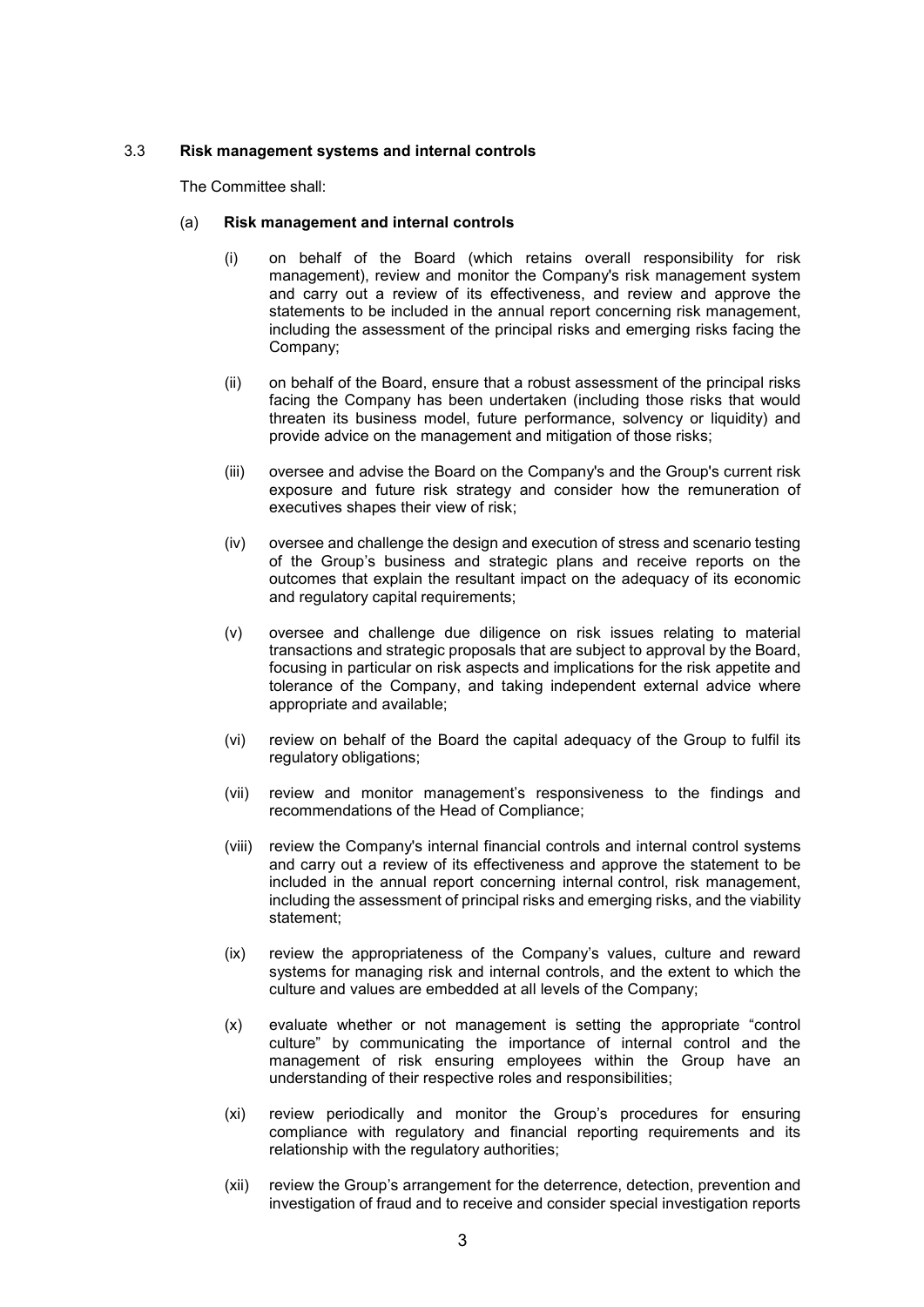relating to fraud or major breakdowns in internal controls or major errors and omissions including remedial action by management; and

(xiii) review on a regular basis pending and threatened litigation affecting the Group;

#### (b) **On-going viability**

where requested by the Board, provide advice on how, taking into account the Company's position and principal risks, the Company's prospects have been assessed, over what period and why the period is regarded as appropriate. The Committee shall also advise on whether there is a reasonable expectation that the Company will be able to continue in operation and meet its liabilities as they fall due over the said period, drawing attention to any qualifications or assumptions as necessary;

#### (c) **Management and internal and external audit reports**

- (i) review the assurance reports from management on the effectiveness of the internal control and risk management systems and from the internal audit (if in place), the external auditor and others on the operational effectiveness of matters related to risk and control. The Committee should satisfy itself that these sources of assurance and information are sufficient and objective and are enough to enable the Board to satisfy itself that they are operating effectively;
- (ii) review the timeliness of, and reports on, the effectiveness of corrective action taken by management in response to any material external or internal audit recommendation;

#### (d) **Disclosures**

- (i) consider any necessary disclosure implications of the process that has been applied by the Board to deal with material internal control aspects of any significant problems disclosed in the annual report and accounts; and
- (ii) consider the major findings of any relevant internal investigations into risk and control weaknesses, fraud, or misconduct and management's response, and also consider whether any such failings or weaknesses are significant and therefore require disclosure, the basis and accuracy of explanations given as to what actions are being taken to address them, and whether the level of disclosure of such actions is appropriate.

## 3.4 **Internal audit**

The Committee shall consider at least annually the need for an internal audit function, make any recommendation to the Board and explain the reasons for the absence of such a function to the Board for disclosure in the annual report. The Committee shall assess whether the processes applied by management to ensure that the internal controls systems are functioning as intended provide sufficient and objective assurance. In the event of an internal audit function being put in place, the Committee shall:

- (a) approve the appointment and removal of the head of the internal audit function;
- (b) review and approve the remit of the internal audit function and assess and ensure that the function has adequate resources and appropriate access to information to enable it to perform its function effectively and in accordance with appropriate professional standards. The Committee shall also ensure that the function has adequate standing and is free from management or other restrictions;
- (c) ensure the internal audit function has direct access to the Board chairperson and to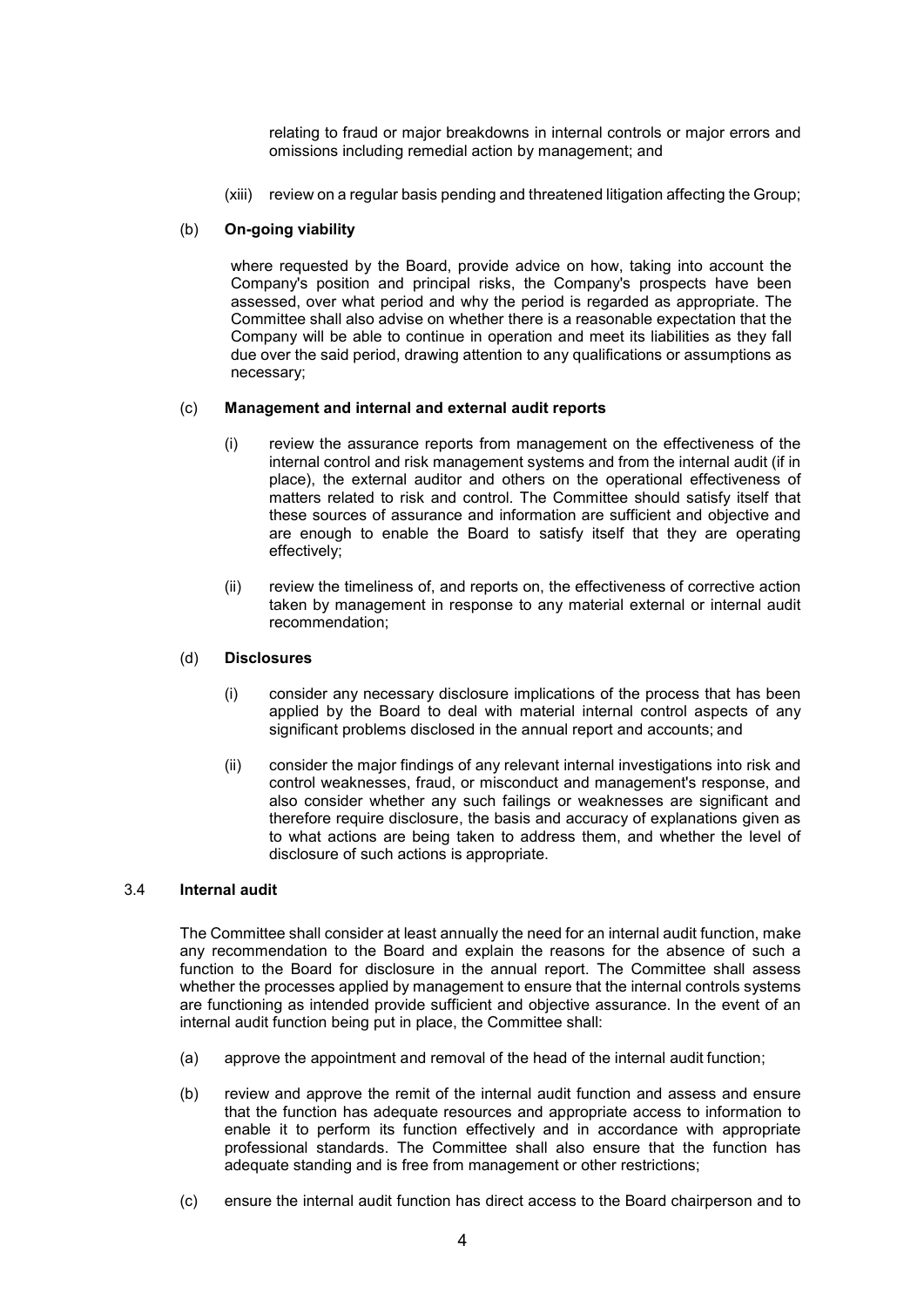the Committee and is accountable to the Committee;

- (d) review and assess the annual internal audit plan and be advised of the reasons for any change or delay in the plan and ensure co-ordination between the internal and external auditors;
- (e) receive a report on the results of the internal auditor's work on a periodic basis;
- (f) review and monitor management's responsiveness to the internal auditors' findings and recommendations;
- (g) monitor and review the effectiveness of the Company's internal audit function in the context of the Company's overall risk management system and the work of compliance, finance and the external auditor, ensuring that the internal audit plan is aligned to the business's key risks;
- (h) ensure that there is open communication between the different functions and that the internal function evaluates the effectiveness of risk, compliance and finance functions as part of its audit plan;
- (i) ensure that the Committee meets with the head of internal audit, without management present, at least once per year; and
- (j) consider whether an independent, third party review of internal audit effectiveness and processes is required.

#### 3.5 **External audit**

The Committee shall, taking into account any applicable law and legislation:

#### (a) **Appointment, reappointment and resignation**

- (i) consider and make recommendations to the Board, to be put to shareholders for approval at the Company's AGM, on the appointment, reappointment or removal of the Company's external auditor;
- (ii) develop and oversee the selection procedure for the appointment of the audit firm in accordance with applicable Code and regulatory, ensuring that all tendering firms have access to all necessary information and individuals during the tendering process;
- (iii) if any auditor resigns, investigate the issues leading to this and decide whether any action is required; and
- (iv) evaluate the risks to the quality and effectiveness of the financial reporting process and consideration of the need to include the risk of the withdrawal of the auditor from the market in that evaluation;

#### (b) **Terms of engagement**

oversee the relationship with the external auditor and negotiate and agree their terms of engagement, including any engagement letter issued at the start of each audit, the scope of the audit and, in consultation with the executive directors, agree their remuneration (including fees for both the audit and non-audit services) to ensure that the level of fees is appropriate to enable an effective and high quality audit to be undertaken;

## (c) **Independence and expertise**

(i) review and assess on an annual basis: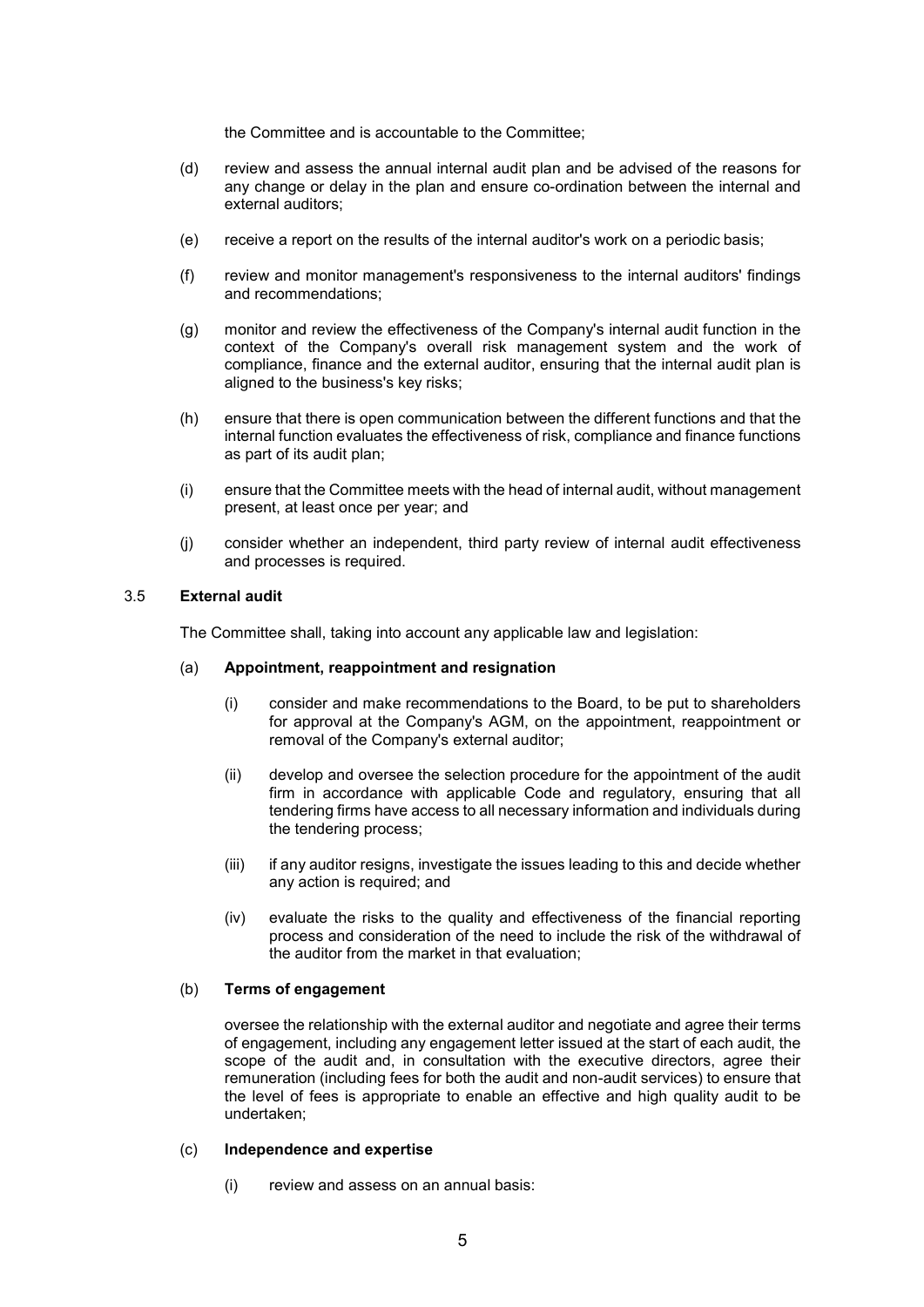- (A) the external auditor's independence and objectivity taking into account the relevant law, regulation, the Ethical Standard and other professional requirements and the relationship with the auditor as a whole, including any threats to the auditor's independence and the safeguards applied to mitigate these threats including the provision of any non-audit services; and
- (B) the qualifications, expertise and resources of the auditor and the effectiveness of the audit process, which shall include a report from the external auditor on their own internal quality procedures; and
- (ii) satisfy itself that there are no relationships betwen the Company and the auditor (in the ordinary couse of business) which could adversely affect the auditor's independence and objectivity and, at least annually, seek information from the external audit firm about policies and processes for maintaining independence and monitoring compliance;

#### (d) **Non-audit services**

- (i) ensure that the provision of non-audit services does not impair the external auditor's independence or objectivity, satisfying itself that there are no relationships between the auditor and the Company outside the ordinary course of business (including the level of non-audit fees) that could adversely affect the auditor's independence and objectivity, or the audit process; and
- (ii) keep the policy for the provision of non-audit services under review;
- (iii) review spend on non-audit fees over £25,000 per anum;

### (e) **Audit cycle**

- (i) review and approve the annual audit plan at the start of the audit cycle and ensure it is consistent with the scope of the audit engagement, having regard to the seniority, expertise and experience of the audit team;
- (ii) meet regularly with the external auditor (including once at the planning stage before the audit and once after the audit at the reporting stage) and at least once a year, without the executive directors or management being present, to review the findings of the audit including (but not limited to) any major resolved or unresolved issues that arose during the audit, key accounting and audit judgements and levels of errors identified during the audit;
- (iii) consider communications from the external auditor on audit planning and findings on material weaknesses in accounting and internal control systems that come to the auditor's attention, including a review of material items of correspondence between the Company and the external auditor;
- (iv) obtain from the external auditor a memorandum describing such "relevant audit information" as may be required by the external auditor from time to time for the purposes of any statutory directors' statement in connection therewith, and institute such procedures as it sees fit to enable the directors to provide such statement;
- (v) review any representation letter(s) requested by the external auditor before they are signed by management and consider whether, based on its knowledge, the information provided is complete and appropriate;
- (vi) review, prior to its consideration by the Board, the external auditor's report to the directors and their management letter, including management's response to the auditor's findings and recommendations; and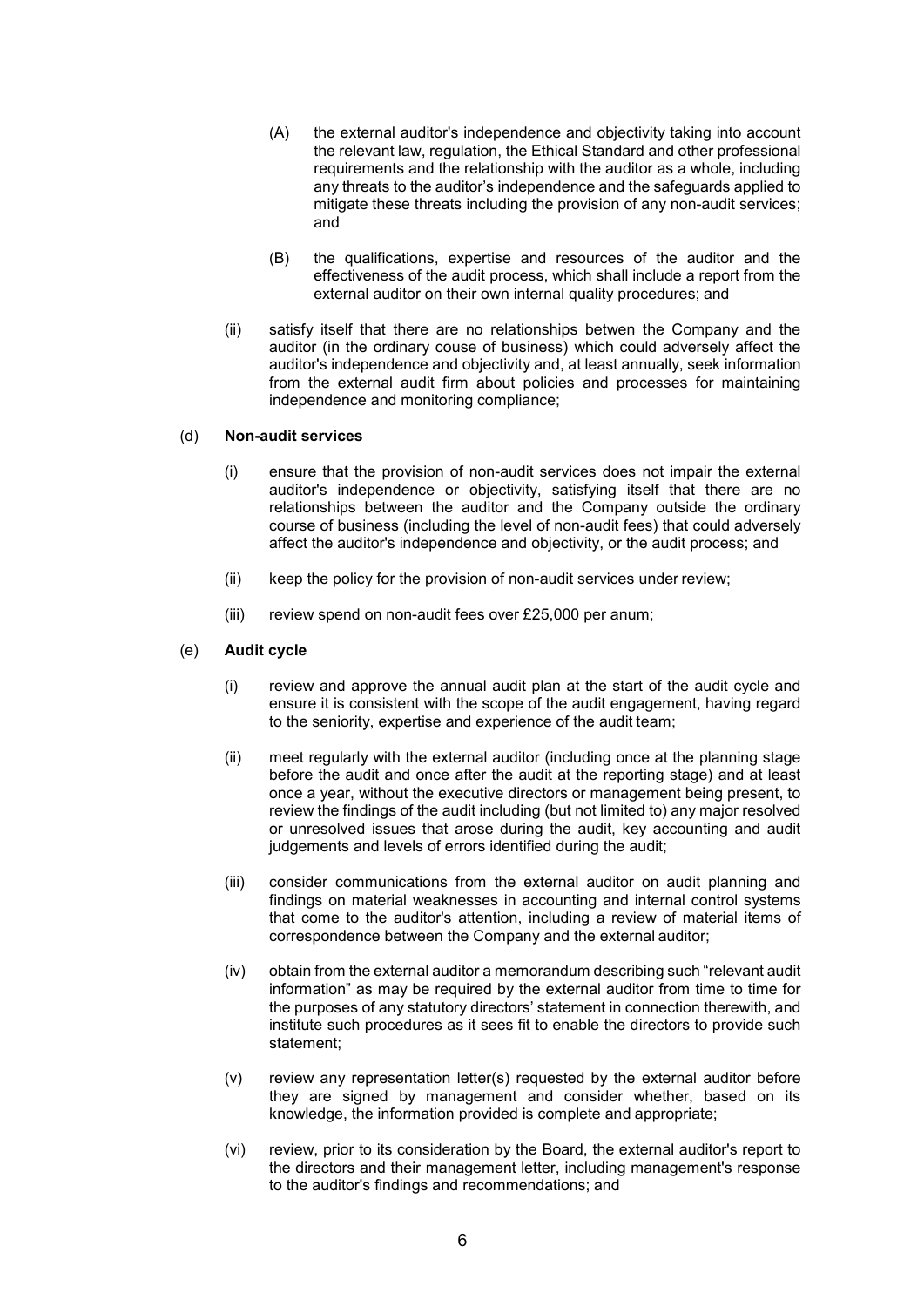- (vii) at the end of the audit cycle, assess the effectiveness of the audit process including:
	- (A) reviewing whether the auditor has met the agreed audit plan and whether the external auditor identified any risks to audit quality and, if so, how these were addressed;
	- (B) understanding reasons for changes to the audit plan;
	- (C) considering the external auditor's robustness and perceptiveness in handling key accounting and audit judgements and responding to the Committee's questions;
	- (D) obtaining feedback from key people on the conduct of the audit; and
	- (E) reviewing and monitoring the content of the external auditor's management letter and reporting to the Board on the effectiveness of the audit process;

#### (f) **Other matters**

- (i) be responsible for the co-ordination between the activities of the external auditor and any internal audit function;
- (ii) agree with the Board the Company's policy on employment of former employees of the Company's external auditor taking into account the Ethical Standard and legal requirements and monitor the implementation of this policy; and
- (iii) monitor the external auditor's compliance with relevant law, regulation, other professional requirements and the Ethical Standard, including the guidance on the rotation of the audit partner and staff, the level of fees paid by the Company compared to the overall fee income of the firm, office and partner and other related requirements.

## 3.6 **Fraud**

The Committee shall annually review the Company's procedures for detecting fraud.

## 3.7 **Compliance and speaking up**

The Committee shall:

- (a) review the Company's systems and controls for ethical behaviour and the prevention of bribery and modern slavery and receive reports on non-compliance;
- (b) review the adequacy and security of the Company's arrangements for its employees, contractors and external parties to raise concerns, in confidence, about possible wrongdoing in financial reporting or other matters. The Committee shall ensure that these arrangements allow proportionate and independent investigation of such matters and follow-up action;
- (c) review regular reports from the money laundering reporting officer and the adequacy and effectiveness of the Company's anti-money laundering systems and controls;
- (d) review the Company's procedures for complying with FCA regulations and authorisations including capital requirements in respect of FCA regulated entities within the Group;
- (e) review the findings of any examinations by the FCA or other regulatory body with oversight over the Group; and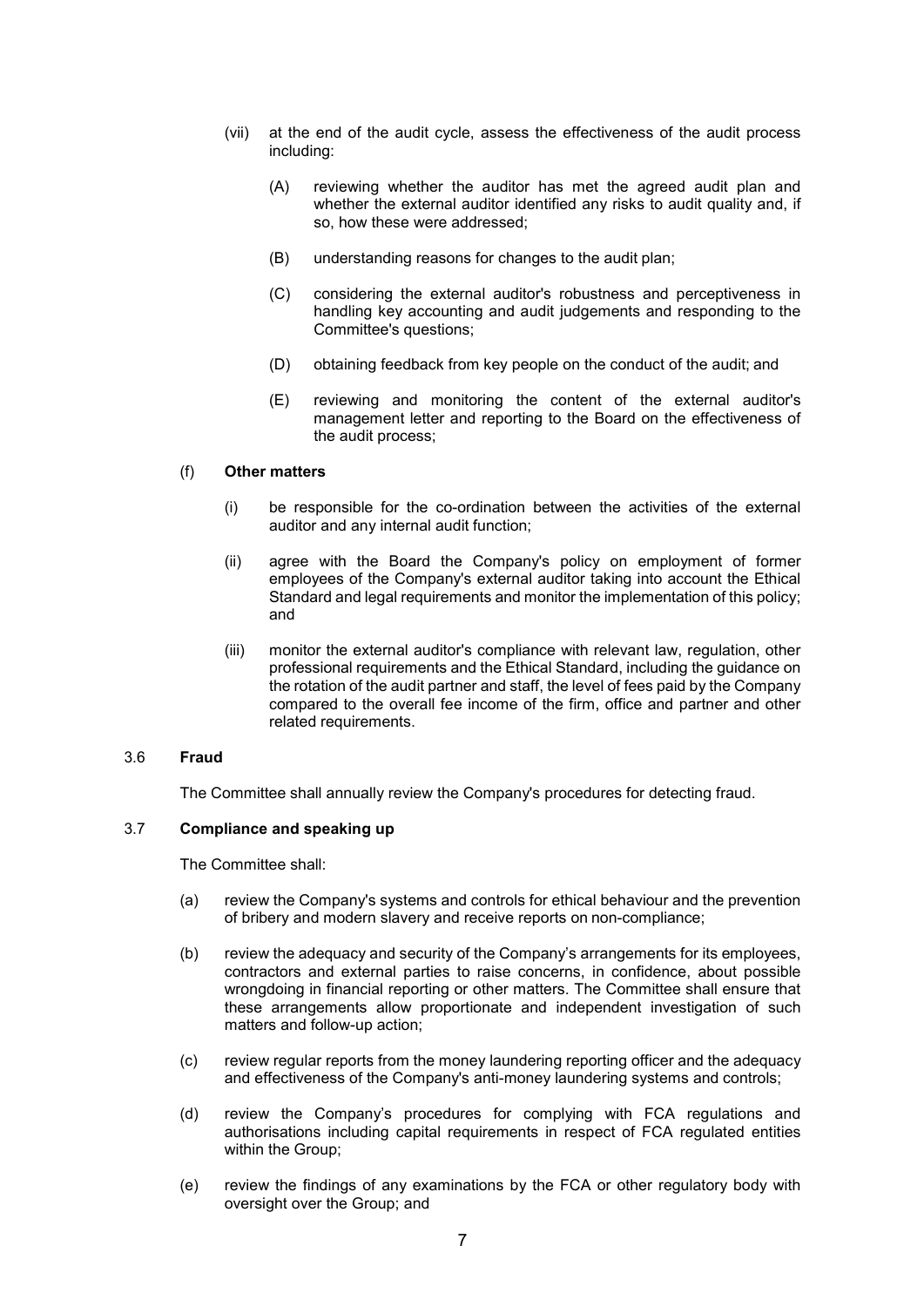(f) keep under review the adequacy and effectiveness of the Company's compliance function.

# **4. MEMBERSHIP**

- 4.1 The Committee shall comprise a minimum of three members and the Committee as a whole shall have competence relevant to the industry in which the Company operates. Each Committee member shall be an independent non-executive director as determined by the Board (in accordance with the principles of the UK Corporate Governance Code (the 'Code')), at least one of whom shall have recent and relevant experience working with financial and accounting matters. The Chair of the Board of Directors shall not be a member of the Committee, also in accordance with the Code.
- 4.2 The Board shall appoint members of the Committee, on the recommendation of the Nomination Committee, in consultation with the Committee chairperson. It is recognised that the number of members may fall below three for temporary periods due to departures pending new appointments.
- 4.3 Appointments to the Committee shall be for a period of up to three years, extendable by no more than two additional three-year periods, so long as members continue to be independent.
- 4.4 The Board shall appoint the chairperson of the Committee from among the independent non-executive directors. In the absence of the Committee chairperson and/or an appointed deputy, the remaining members present at a meeting shall elect one of their number present to chair the meeting.
- 4.5 The Committee chairperson shall review membership of the Committee annually, as part of the annual performance evaluation of the Committee.
- 4.6 The company secretary, or such other officer, employer or adviser of the Company as may be nominated from time to time by the Committee, shall act as the secretary of the Committee and provide all necessary support to the Committee, including assisting the Committee chairperson in planning the Committee's work, drawing up Committee agendas, the recording of Committee minutes and ensuring that the Committee receives information and papers in a timely manner to enable full and proper consideration of the relevantissues.

#### **5. ATTENDANCE AT MEETINGS**

- 5.1 The Committee shall meet at least three times a year at appropriate times in the Company's financial reporting and audit cycle and otherwise as required.
- 5.2 Outside of the formal meeting programme, the Committee chairperson shall maintain a dialogue with key individuals involved in the Company's governance and compliance, including the Board chairperson, the chief executive officer(s), the chief financial officer, the external audit lead partner and the Head of Risk.
- 5.3 Only Committee members have the right to attend and vote at Committee meetings. However, the Committee may invite or require other persons to attend meetings where appropriate to assist in the effective discharge of the Committee's duties and in particular the Group's chief executive officer(s), chief financial officer, compliance officer, Head of Risk, General Counsel, head of any internal audit function and external auditor. The chief financial officer, the head of any internal audit function and external auditor shall be invited to Committee meetings on a regular basis and at least once a year.
- 5.4 The secretary of the Committee shall ascertain, at the beginning of each meeting, the existence of any conflicts of interest and minute them accordingly.
- 5.5 Meetings of the Committee may be conducted when the members are physically present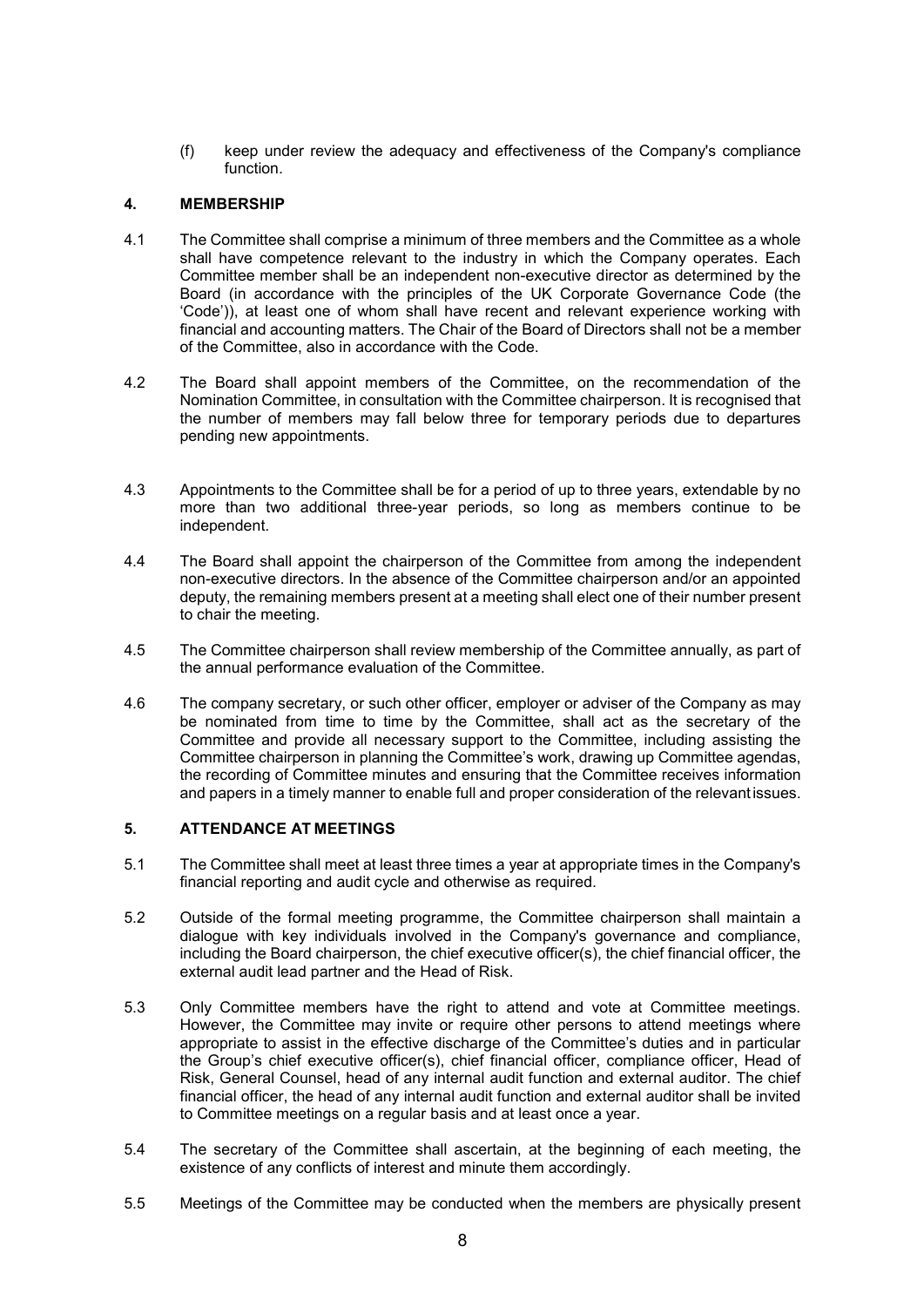together or in the form of either video or audio conferences.

## **6. NOTICE OF MEETINGS**

- 6.1 Meetings of the Committee shall be called by any member of the Committee, the secretary of the Committee at the request of any of its members or at the request of the chief financial officer, external audit lead partner or head of internal audit (if applicable).
- 6.2 Unless otherwise agreed, notice of each meeting confirming the venue, time and date, together with an agenda of items to be discussed, shall be forwarded to each member of the Committee and any other person required to attend, no later than five working days before the date of the meeting. Supporting papers shall, where practicable, be sent to Committee members and to other attendees as appropriate, at the same time, but Committee papers may be forwarded at shorter notice with the approval of the Committee chairperson.
- 6.3 Supporting papers may be circulated electronically or in hard copy as circumstances permit.

## **7. QUORUM**

- 7.1 The quorum necessary for the transaction of business at a Committee meeting shall be two members present in person or by audio or video conference.
- 7.2 A duly convened Committee meeting at which a quorum is present shall be competent to exercise all or any of the authorities, powers and discretions vested in or exercisable by the Committee.

## **8. VOTING ARRANGEMENTS**

- 8.1 Each Committee member shall have one vote which may be cast on matters considered at the meeting. Votes can only be cast by members attending a Committee meeting (whether in person or by audio or video conference).
- 8.2 If a matter that is considered by the Committee is one where a Committee member, either directly or indirectly has a personal interest, that member shall not be permitted to vote at the meeting.
- 8.3 Except where he has a personal interest, the Committee chairperson shall have a casting vote.

## **9. MINUTES OF MEETINGS**

- 9.1 The secretary of the Committee shall minute the proceedings and resolutions of all Committee meetings, including the names of those present and in attendance.
- 9.2 Draft minutes of Committee meetings shall be circulated promptly to all Committee members. Once approved, minutes shall be circulated to all other Board members and the Company Secretary unless, exceptionally,it would be inappropriate to do so.
- 9.3 A resolution in writing and signed by all Committee members will be as effective as a resolution passed at a Committee meeting. Any written resolution shall be tabled and noted at the next meeting of the Committee.

# **10. ENGAGEMENT WITH SHAREHOLDERS**

The Committee chairperson shall attend the annual general meeting to answer shareholder questions on the Committee's activities. In addition, the Committee chairperson shall seek engagement with shareholders on significant matters related to the Committee's areas of responsibility.

## **11. REPORTING RESPONSIBILITIES**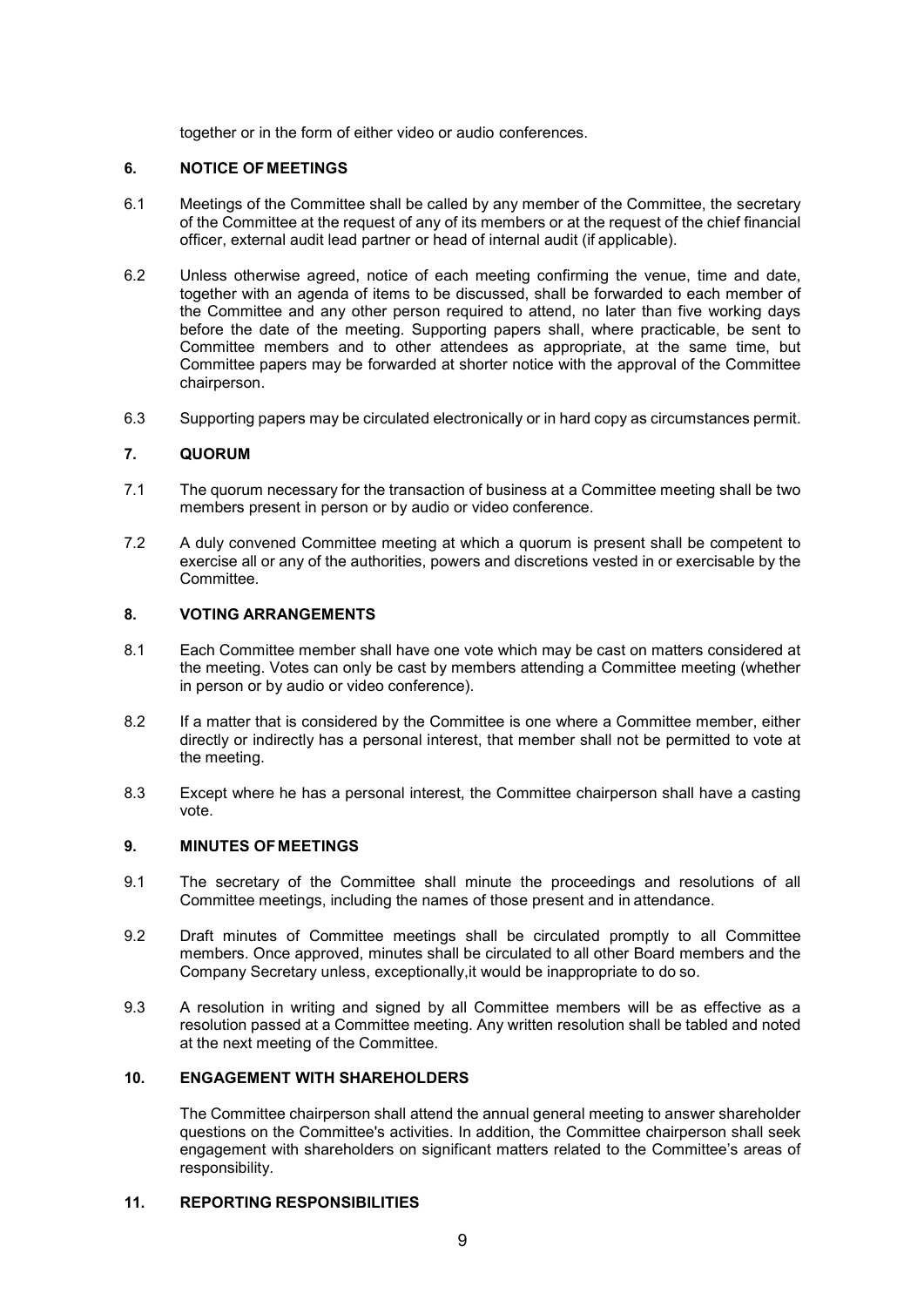The Committee shall:

- 11.1 Report formally to the Board on its proceedings after each meeting on all matters within its duties and responsibilities and the minutes of all Committee meetings shall be included in the Board papers for a subsequent Board meeting.
- 11.2 Prepare a formal report to shareholders on its activities to be included in the Company's annual report, which shall include:
	- (a) details of the membership of the Committee, number of meetings held and attendance over the course of the year;
	- (b) the significant issues that the Committee considered in relation to the financial statements and how these issues were addressed, having regard to matters communicated to it by the external auditor;
	- (c) an explanation of its assessment of the effectiveness of the external audit process (including the provision of non-audit services and an explanation of how, if the auditors provide non-audit services to the Company and the Group, auditor objectivity and independence is safeguarded) and its recommendation on the appointment or reappointment of the external auditor, including length of incumbent auditor's tenure, when a tender was last conducted, advance notice of any retendering plans and any contractual provisions restricting the Committee's choice of auditor, and the amount of fees paid to the auditor for any of its services;
	- (d) an explanation of how the Committee has addressed the effectiveness of the internal audit process (if in place);
	- (e) all other information requirements set out in the UK Corporate Governance Code; and
	- (f) any other issues on which the Board has requested the Committee's opinion.
- 11.3 In compiling the above report, exercise judgement in deciding which of the issues it considers in relation to the financial statements are significant, but include at least those matters that have informed the Board's assessment of whether the Company is a going concern and the longer term viability statement.
- 11.4 Make whatever recommendations to the Board it deems appropriate on any area within its remit where action or improvement is needed.
- 11.5 Make available to shareholders these terms of reference by placing them on the Company's website.
- 11.6 All decisions on recommendations referred to the Board shall take effect only upon approval thereof by resolution of the Board, at a meeting which is properly convened and constituted and in accordance with the Company's articles of association.

# **12. GENERAL MATTERS**

The Committee shall:

- 12.1 consider other duties determined by the Board from time to time;
- 12.2 have access to sufficient resources in order to carry out its duties, including access to the company secretary as required;
- 12.3 be provided with appropriate and timely training, both in the form of an induction programme for new members and on an on-going basis for all members;